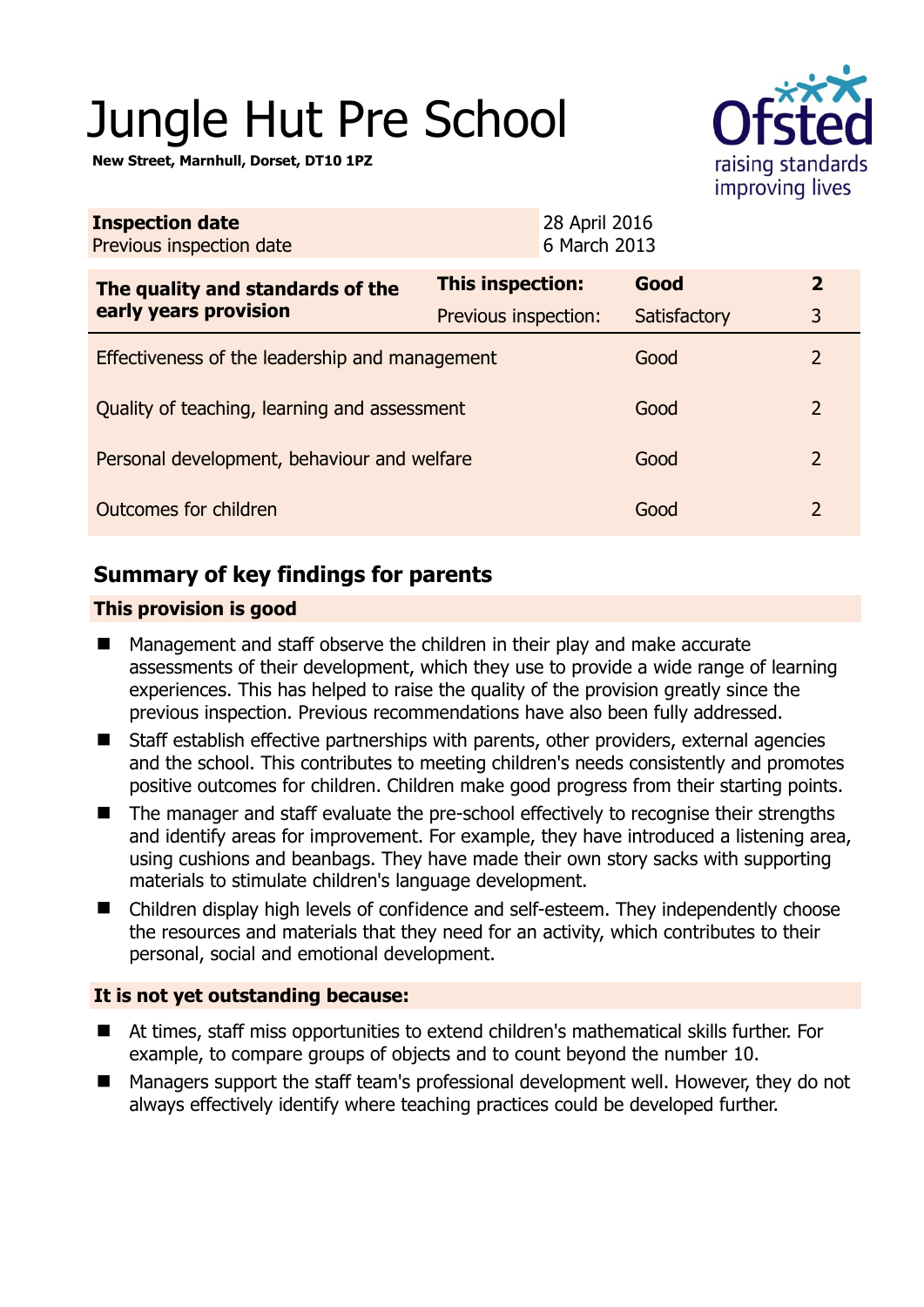## **What the setting needs to do to improve further**

### **To further improve the quality of the early years provision the provider should:**

- **P** provide more opportunities for children to use mathematical language in their play
- $\blacksquare$  strengthen systems for developing and monitoring the quality of teaching.

### **Inspection activities**

- The inspector observed the quality of teaching and the impact this has on children's learning.
- The inspector conducted a joint observation with the manager.
- $\blacksquare$  The inspector held meetings with the manager and talked to the staff.
- The inspector sampled a range of documentation including the pre-school's selfevaluation document and children's learning records.
- The inspector spoke to parents and took their views into account.

## **Inspector**

Michelle Tuck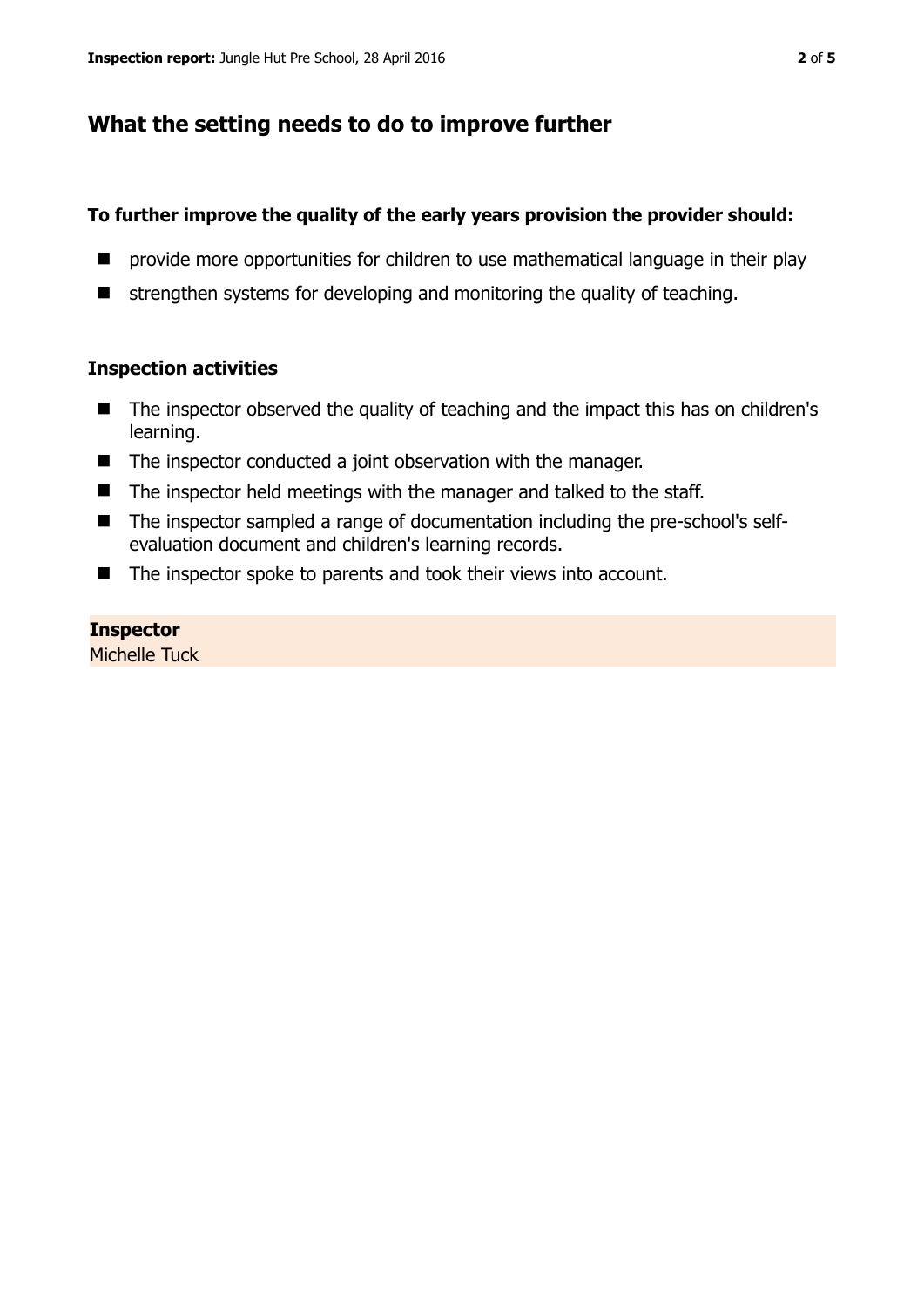## **Inspection findings**

#### **Effectiveness of the leadership and management is good**

Safeguarding is effective. The manager and her staff team have a good knowledge and understanding of child protection issues and the reporting procedure to follow if they had any concerns. The manager regularly meets with staff to offer support and guidance. Staff attend regular training, which helps to keep their knowledge up to date, and they implement ideas that benefit children. For example, staff use sign language to support children's communication and language skills.

### **Quality of teaching, learning and assessment is good**

Staff have a good understanding of how children learn and develop. Children use their imaginations well and make good use of resources as they play. For example, children work well together as they operate a pulley to lift buckets of sand and shells. Staff nurture children's interests and extend their learning well by providing real resources, such as hammers and nails, for the children to make and build objects. Staff introduce new words, such as 'vice', as they teach the children new skills. Children have many opportunities to learn about the natural world. For example, they use magnifying glasses to explore and investigate bugs and insects that they find in the garden. Staff encourage children to look at the 'parachutes' they find and use the internet to learn about the sycamore tree from where they have come.

#### **Personal development, behaviour and welfare are good**

The staff team plans activities and routines effectively to ensure that children spend plenty of time outdoors. For example, children plant and grow vegetables, paint, role play, enjoy physical activity and fresh air. Children understand the importance of good hygiene routines and know that they must wash their hands to remove germs before they eat and after playing outside. Staff teach them about healthy eating through discussion. For example, children know where milk comes from and that milk is used to make cheese. Children share close relationships with their key person, staff and one another. Staff give the children lots of praise and encouragement for their achievements, which boosts their self-esteem and supports their emotional development. Children's behaviour is good.

#### **Outcomes for children are good**

All children make good progress. They are confident, independent and well motivated to learn. They listen well at group times and follow instructions. They share well with one another and communicate their needs successfully. They show an interest in books and stories and practise their early writing skills, as they write for different purposes, for example, making appointments at the vets or writing a shopping list. These skills help to prepare children well for starting school.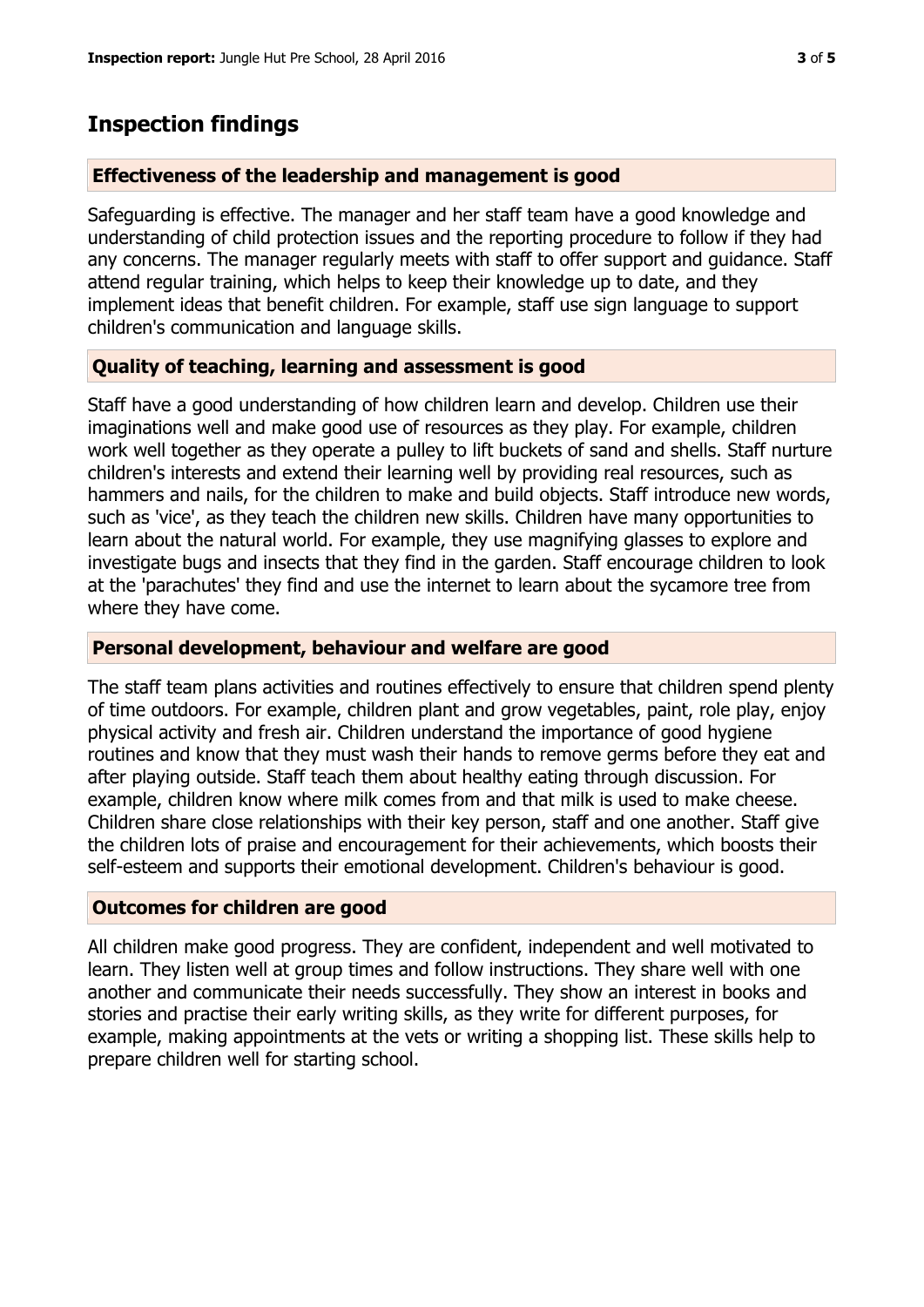## **Setting details**

| Unique reference number       | 141105                                                                               |  |
|-------------------------------|--------------------------------------------------------------------------------------|--|
| <b>Local authority</b>        | <b>Dorset</b>                                                                        |  |
| <b>Inspection number</b>      | 1028114                                                                              |  |
| <b>Type of provision</b>      | Full-time provision                                                                  |  |
| Day care type                 | Childcare - Non-Domestic                                                             |  |
| <b>Registers</b>              | Early Years Register, Compulsory Childcare<br>Register, Voluntary Childcare Register |  |
| <b>Age range of children</b>  | $2 - 4$                                                                              |  |
| <b>Total number of places</b> | 20                                                                                   |  |
| Number of children on roll    | 34                                                                                   |  |
| <b>Name of provider</b>       | Marnhull Preschool Committee                                                         |  |
| Date of previous inspection   | 6 March 2013                                                                         |  |
| <b>Telephone number</b>       | 01258820096                                                                          |  |

The Jungle Hut Pre-School registered in 1993. It is situated in the grounds of St Gregory's C of E Primary School in Marnhull, Dorset. It is open Monday to Friday from 9am until 3pm, during term time only. The pre-school is in receipt of funding for free early education for children aged three and four years. There are six members of staff employed. The manager holds a qualification at level 4. There are three members of staff who are qualified to level 3 and one member of staff qualified to level 2.

This inspection was carried out by Ofsted under sections 49 and 50 of the Childcare Act 2006 on the quality and standards of provision that is registered on the Early Years Register. The registered person must ensure that this provision complies with the statutory framework for children's learning, development and care, known as the Early Years Foundation Stage.

Any complaints about the inspection or the report should be made following the procedures set out in the guidance 'Complaints procedure: raising concerns and making complaints about Ofsted', which is available from Ofsted's website: www.gov.uk/government/organisations/ofsted. If you would like Ofsted to send you a copy of the guidance, please telephone 0300 123 4234, or email enquiries@ofsted.gov.uk.